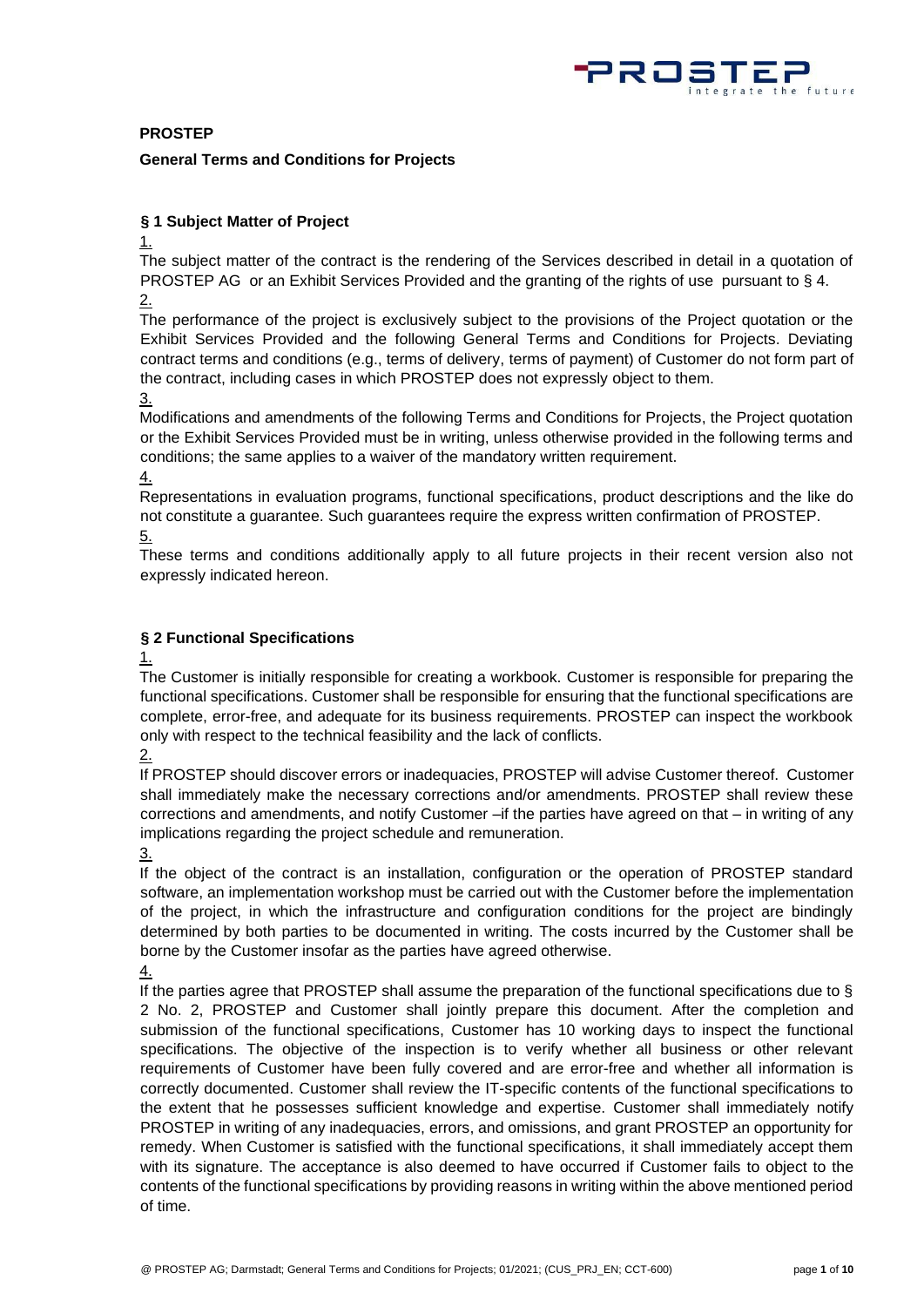If Customer submits modifications and extensions related to the functional specifications prepared due to § 2 No. 4, § 3 applies accordingly, provided that either of the parties may terminate the agreement in writing and without prior notice if the parties are unable to reach an agreement on the adjustment of budget and schedule, and technical aspects. The same applies, if Customer does not make the necessary corrections and/or amendments which are required due to § 2 No. 2, or if thereupon no agreement on the adjustment of budget and schedule, and technical aspects can be reached between the parties. In this case, PROSTEP will invoice Customer for the preparation of the functional specifications. Upon termination, Customer may use the functional specifications in the realization of the intended software project for its own operations. Any transfer to third parties is impermissible, unless it is for the above mentioned purpose. Amendments and modifications are permissible only to the extent that they are required for the realization of the project for Customer's operations, although not, for example, for the purpose of distribution. Third parties shall be advised of these restrictions and the duty of confidentiality in favor of PROSTEP as provided in § 13.

## **§ 3 Change Request Procedure**

## 1.

Customer may submit change requests (requests or proposals for modifications and extensions) during the implementation through the completion of the project. PROSTEP shall advise Customer in writing within a reasonable period whether and to what extent this will affect the project schedule or budget, and whether the changes are technically feasible. Customer shall notify PROSTEP within 5 working days, if he agrees with the budget and project schedule changes. The proposed changes shall be deemed accepted if Customer does not respond to the request within the given period of time and PROSTEP will implement the modifications or extensions with the scope of the project. PROSTEP indicates to Customer, that a fast response is required to avoid Project delays or possible additional costs through project down time.

 $2.$ 

To the extent that the examination of the change request by PROSTEP exceeds a one-day time limit, Customer shall compensate PROSTEP on a time and materials basis, upon request of PROSTEP. If applicable, PROSTEP shall submit a quotation for the work involved.

3.

PROSTEP is only obligated to comply with the change requests, if the parties are able to reach an agreement on the adjustment of budget and schedule, and technical aspects. If PROSTEP itself proposes modifications, Customer shall notify PROSTEP in writing within a reasonable period whether it wishes this change request to be implemented. However, PROSTEP has the right to implement the modifications without the explicit consent of Customer, provided that no adverse effects are incurred by Customer with regard to time, budget, or technical aspects, or if the modifications and extensions are required, because the information provided by Customer in accordance with § 2 No. 1 to 3 contained errors or were incomplete and this did not become apparent until after the project had started. Prior to the implementation of the modifications and extensions, PROSTEP shall notify Customer pursuant to § 3 No. 1 sentence 2. If, in other cases, the parties are unable to reach an agreement on the requested modifications and extensions, the performance of the remainder of the agreement shall remain unaffected.

4.

Furthermore, PROSTEP may suspend the project implementation during the negotiations on modifications or extensions until the parties have reached an agreement, to the extent that it stands to expect that services provided will otherwise be unfit for use. PROSTEP shall notify Customer thereof prior to suspending supplies and services.

5.

If during the implementation of the project, it occurs that modifications or rework must be performed due to incorrect or incomplete specifications provided by Customer, Customer shall compensate PROSTEP the resulting costs and other resulting additional expenses, which will be charged at the rates that are in effect at that time.

6.

If the change requests submitted by Customer extend the scope of the project significantly, PROSTEP may restrict the further implementation of the services on the conclusion of an additional project contract, which might be implemented after completion of the first/actual/running project.

7.

All notices related to the above mentioned regulations/conditions, (change requests, budget or project schedule information, approvals etc.) may be in writing or by e-mail.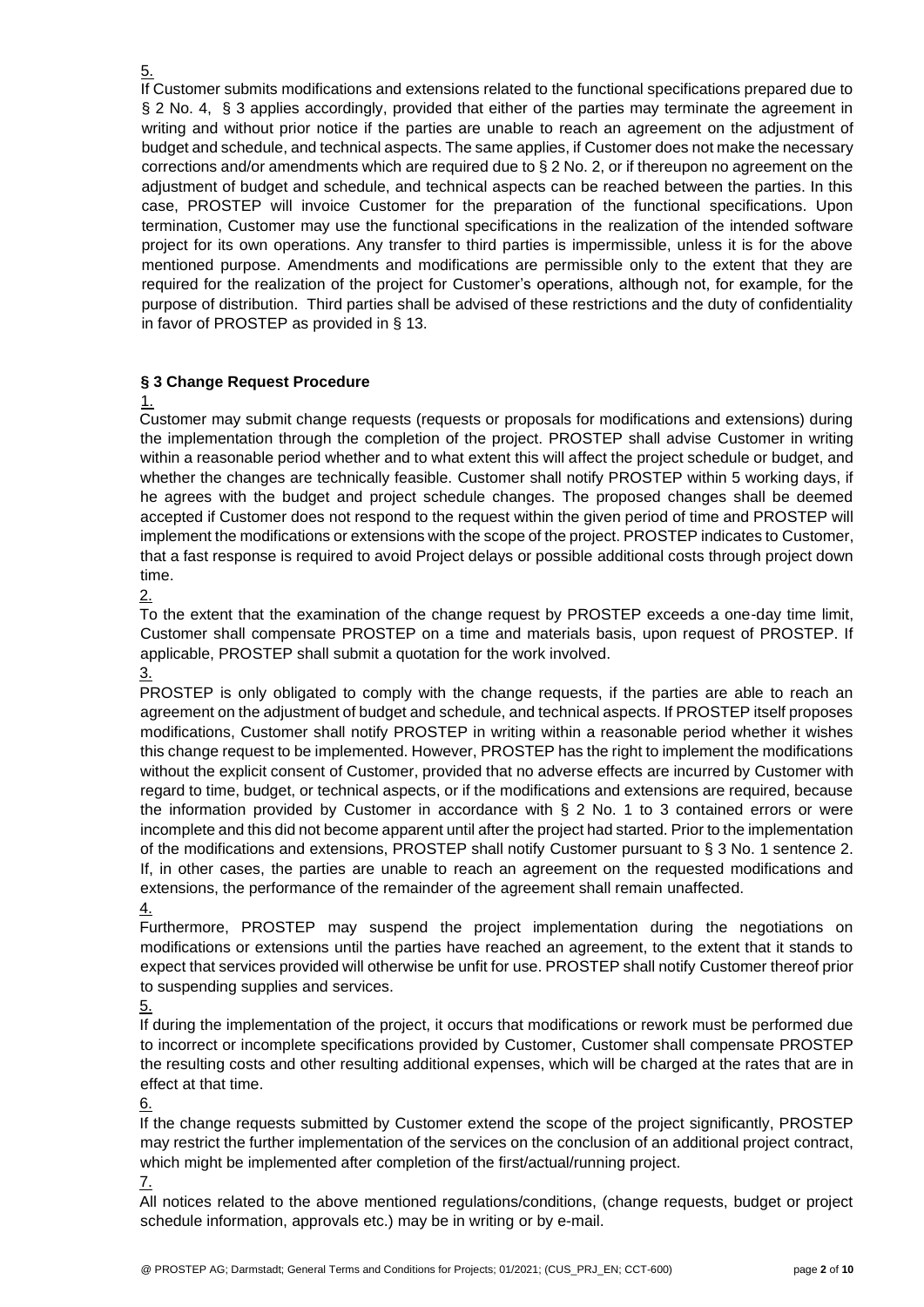## **§ 4 Rights granted**

As between the parties, PROSTEP reserves all rights in the Software and Customizing Solutions developed or customized in the course of a project. This shall also apply to Software or Customizing Solutions created in co-operation with or at the suggestion of Customer. PROSTEP shall grant to the Customer the non-exclusive rights, which shall be unlimited in terms of time, an accordance with § 4 No. 2 to 7.

2.

The Software shall only be used for internal purposes at the Customer location set forth in the Project Agreement. A change of location requires the prior written consent of PROSTEP, which may only be withheld for valid reasons. Upon request, the Customer shall confirm in writing that no copies of the Software are kept at the prior location.

3.

At the time of delivery or installation of the Software, the Customer shall be granted access to the electronic software delivery portal of PROSTEP AG and shall download the Software from here. The right to use the Software shall be set out in the Customer quotation.

4.

All other types and possibilities of using the Software (that are relevant in relation to copyrights) shall be prohibited. Any use by or on behalf of Customer´s affiliates requires express written consent. Data centre services and other online services for third parties are prohibited. The distribution of the Customer specific solutions is not permitted.

## 5.

The Customer shall be permitted to decompile the Software only insofar as this is necessary for obtaining the interoperability of the Software with third-party-software and hardware (e.g. for obtaining the interface information) and only if PROSTEP does not provide the necessary information for an appropriate remuneration and within a reasonable period of time to the Customer upon written request.

6.

Additional restrictions or rights which amend the here defined rights may be defined in the quotation. 7.

Transferring the Software to Third Parties shall require the written permission of PROSTEP. The permission shall be granted if the Customer definitely and completely waives their own legal status regarding the Software and prior to the transfer submits a written commitment of the third party to accept PROSTEP´s regulations regarding rights of use and confidentiality requirements. The acquirer shall not be entitled to derive any claims from this permission against PROSTEP based on a contract or another legal provision. Splitting the rights of use pursuant to the license certificate shall not be permitted. The Customer shall confirm vis-à-vis PROSTEP in writing after the transfer that the Customer no longer possesses the Software or copies thereof or reuses any possible backup copies.

8.

The Customer shall receive the following delivery contents of the Software for the purpose of exercising their rights:

- machine program;
- manual in digital form.

Customer shall not be entitled to claim the release of the source code.

9.

PROSTEP shall be solely entitled to all rights to other work results that may be subject to copyright and that PROSTEP submits to the Customer within the scope of the performance of the contract; this shall also apply if they have arisen on the basis of cooperation or a suggestion of the Customer. The Customer shall receive the non-exclusive permission, which shall be unlimited in terms of time, to use and to process these for internal purposes in connection with the contractually granted right to use the software. Provided that the work results that are subject to copyright are independent of the software, the Customer shall be permitted to use and process them only for internal purposes. Sale is not permitted.

10.

With respect to copy right of work results (software, alteration of Software; customized solutions etc.), which are related to software provided to Customer due to an agreement for the licensing or usage of software, the PROSTEP Software Terms and Conditions apply accordingly.

11.

The rights to the standard software of PROSTEP and any other standard software underlying the software solutions developed in the course of this project or used by PROSTEP in rendering the Services remain

<sup>1.</sup>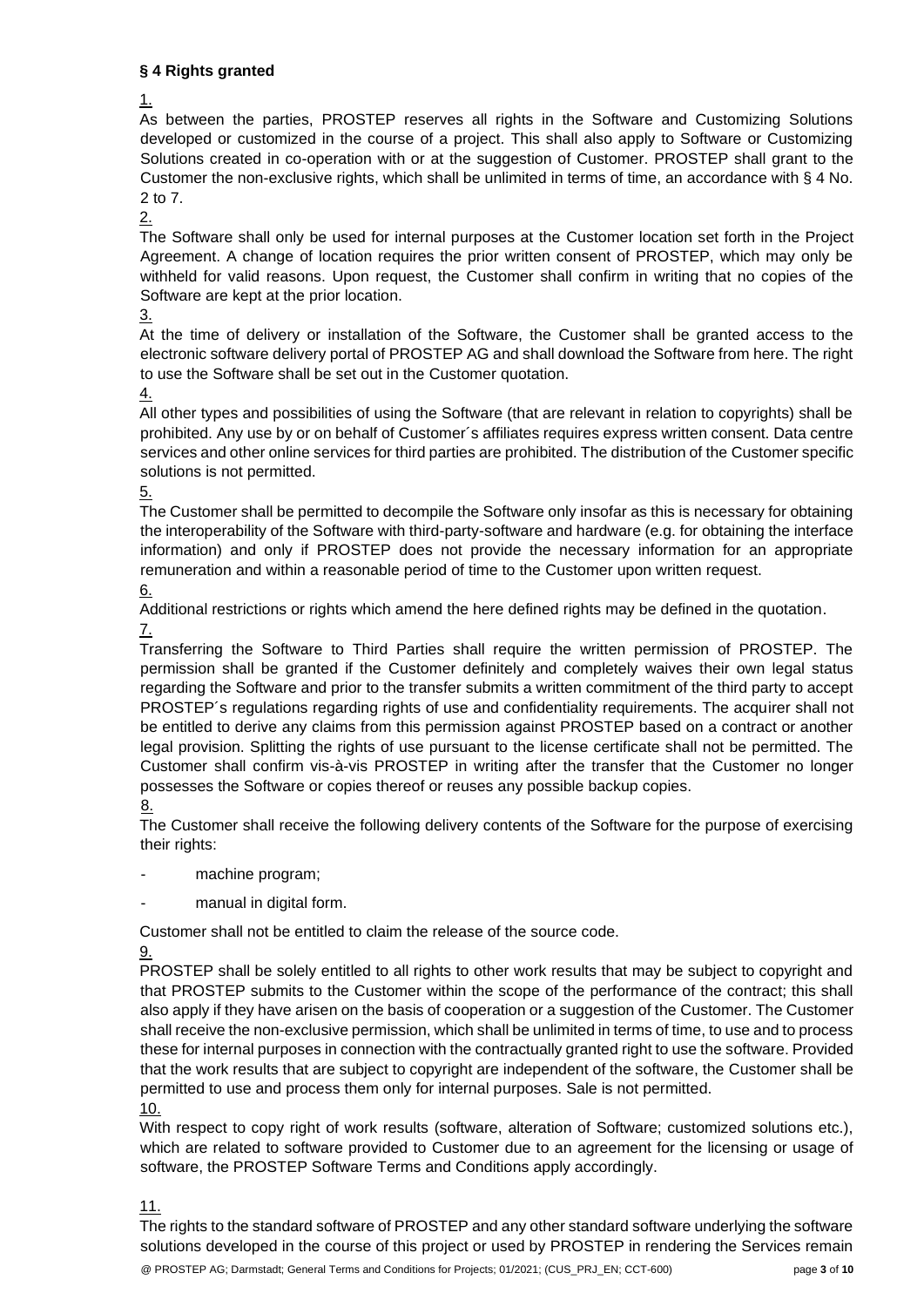unaffected by the above terms and conditions. The rights in the standard software of PROSTEP are solely governed by the Licensing Agreement or the Agreement for the Usage of Software concluded between PROSTEP and Customer and the related Terms and Conditions (ref. to par 10); in the absence of a separate License Agreement or Agreement for the Usage of Software, the rights in the standard software are subject to the provisions of the license terms and conditions contained in the Project Agreement or quotation. The grant of the rights of use pursuant to the above terms and conditions does not imply any extension of the right of use to and in the underlying standard software. 12.

In the event that PROSTEP offers third-party Software to the Customer, the contract terms of the thirdparty software manufacturers or suppliers, respectively, which shall be provided to the Customer for inspection at any time; alternatively, PROSTEP shall also be permitted to provide the internet address from which the terms may be retrieved to the Customer.

## **§ 5 Remuneration and Payment**

1.

Unless the parties explicitly agree otherwise in writing, PROSTEP will invoice its services on a time and materials basis. If a total amount is indicated for the project remuneration, this shall only be an estimated price, unless the parties agree otherwise in writing. Unless explicitly agreed upon otherwise PROSTEP will invoice the services on a monthly basis.

2.

The calculation of the estimated price – or if individually agreed upon the fixed price - is based on the assumption that PROSTEP will be able to perform any work to be done at Customer's site during the regular working hours (i.e., Monday through Friday 8.30 a.m. – 5.30 p.m., excluding public holidays). Therefore, supplements for work to be done outside the regular working hours, in particular, on weekends, are not included in this price.

3.

The compensation is subject to the statutory value added tax that is valid at that time. Invoices shall be due for payment within fourteen (14) days after their receipt with no deduction.

4.

If Customer is in default with its payments, PROSTEP may claim interest on payments in the amount provided in statutory provisions. PROSTEP may also stop the further accomplishment of the contractual services, until Customer complies with his payment obligations. PROSTEP shall advise Customer thereof prior to suspending supplies and services. Customer shall not offset claims, unless its counterclaims are undisputed or have become res judicata. Customer shall assign claims against PROSTEP only with the prior agreement of PROSTEP.

5.

In case Customer is entitled to use the delivered Software according to § 4 prior to receipt of full payment, PROSTEP reserves the right to revoke the rights granted, in case of a default in payment of more than 6 weeks or if Customer finally refuses to make payments or becomes insolvent. If the rights are revoked, Customer shall promptly delete or return the Software and any copies thereof and upon request of PROSTEP, confirm the deletion and return in writing.

## **§ 6 Technical Pre-Requisites; System Requirements**

## 1.

Error analysis and remediation as well as other contractual services shall be effected via telephone, Email and – if between PROSTEP and Customer agreed upon - via remote data transmission. Customer shall be responsible at its expense, for setting up and maintaining a remote data transmission facility for the entire agreement period including the limitation period for material defects and defects of title. Customer shall assume the telecommunication charges. PROSTEP will only use this remote data transmission after prior agreement with Customer; furthermore the regulations of § 13 with respect to data protection shall apply. Customer may terminate the remote data transmission at any time; risk and responsibility for the termination and emerging additional costs bears Customer. In case the access via remote data transmission is not available PROSTEP will perform error analysis and removal if required at the Customer site. These on-site services will be invoiced separately at the PROSTEP rates that are valid at that time.

2.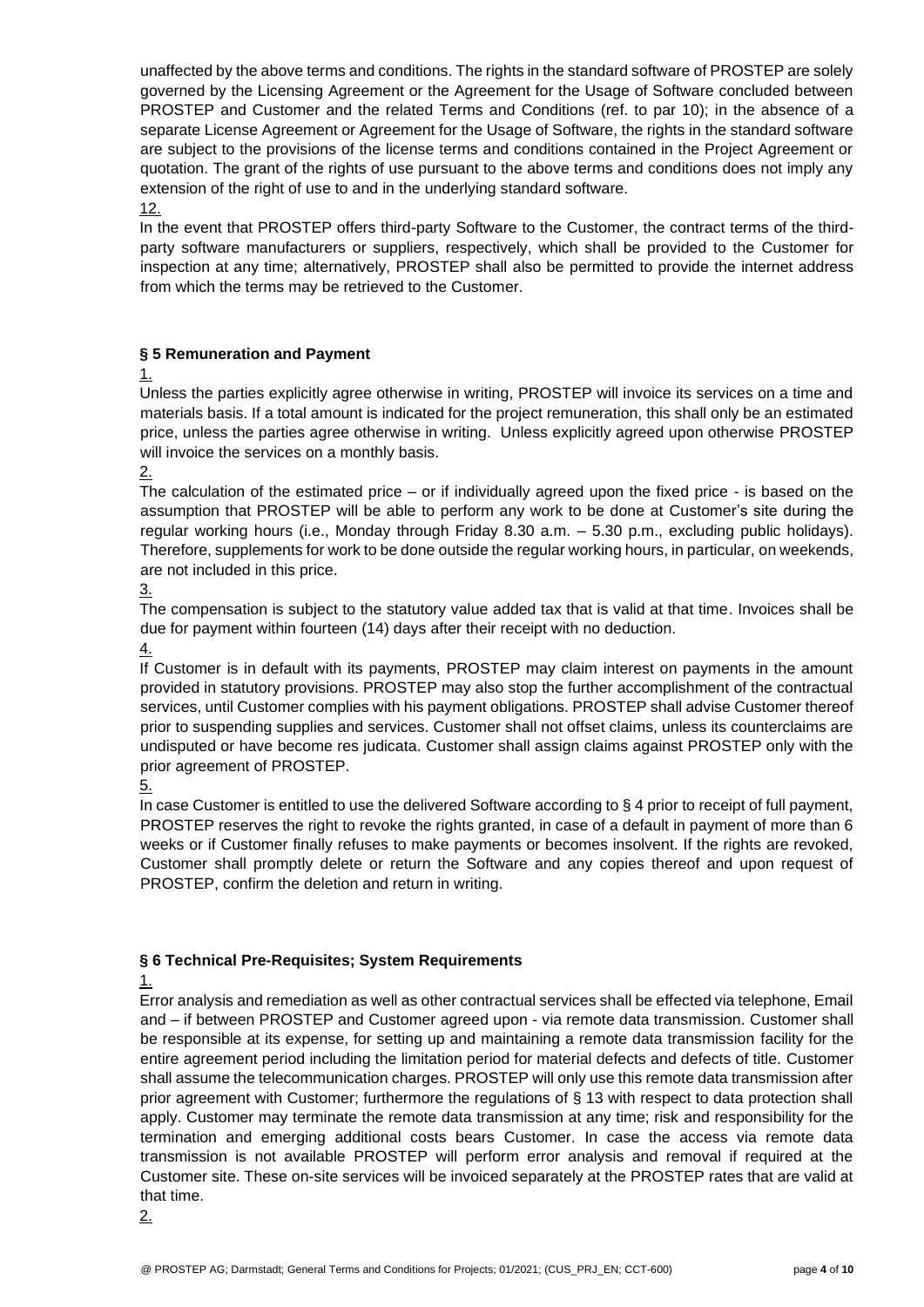It is Customer's duty to set up and maintain the technical conditions, e.g. the system environment on its own expense.

3.

PROSTEP expressly advises Customer that changes in the system environment (also with respect to changes in the Third-Party Software) may adversely affect or impede the functionality of the Software. PROSTEP is willing to restore the functionality under a separate agreement for compensation on a time and materials basis, provided that the technical conditions are met. The same applies to the ongoing development of the system environment (e.g., in connection with the maintenance of third party software). 4.

In addition, PROSTEP warns Customer that remote access may create a gap within the data security of the Customer's system. PROSTEP will take reasonable state of the art safety precautions when accessing Customer environment.

## **§ 7 Customer's Duty to Co-Operate**

1.

The complexity and individuality of the Software requires extensive co-operation between Customer and PROSTEP. Customer shall contribute to the implementation of the project services free of charge by rendering the services (including troubleshooting) set forth in par. 2 through par. 9.

2.

Customer shall make available to PROSTEP any information required for the implementation of the project (e.g., business processes, existing hardware and software environment, data structures) in a timely manner and without being requested. This duty also covers the provision of data by Customer, i.e., test data, but also productive data of an appropriate quality and quantity that PROSTEP may need for the implementation of the project. The parties shall agree on the data carriers and data formats. 3.

Customer shall ensure that PROSTEP is always granted access to all facilities during regular business hours, and upon agreement as well access to the hardware and software existing at the Customer's site, to the system administration and to the Customer's data (also upon agreement via remote access) , to the extent required for the execution of the Services. PROSTEP shall comply with the house regulations of Customer. To the extent the rendering of the Services is impaired or delayed due to this compliance (e.g., due to security regulations or company-wide holidays) the Customer is responsible for the impairment or delay.

4.

To the extent required in the implementation of the project, Customer shall make documentation, software, and licenses, or any other records pertaining to third-party products utilized for the services to be rendered, that are required in the performance of the agreement, available to PROSTEP. To the extent that the functional specifications or any contract document stipulates requirements for systems that are operated or are to be provided by Customer or any third party, Customer shall ensure that these requirements are met.

5.

With regard to copyrightable records, programs, and any other material made available by third-party manufacturers, Customer shall ensure that Customer is authorized to provide these items to PROSTEP for use, to the extent required, in the project implementation and the creation of the work results. Customer shall indemnify and hold PROSTEP harmless from and against any claims that any thirdparty may assert against PROSTEP due to the absence of such authorization.

6.

Customer shall ensure that during the performance of the overall project, the necessary number of competent employees of Customer who are familiar with the project is continuously available to PROSTEP at all times for technical information and questions.

7.

If the project services are performed by PROSTEP at Customer's site, Customer shall provide appropriate facilities equipped with sufficient office communication equipment and the IT systems required for the implementation of the project.

8.

The Customer shall perform a data backup at regular intervals – no less than once a day – and prior to any interference by PROSTEP with existing IT systems. The Customer is obligated to take appropriate measures to ensure that unauthorized third parties cannot have access to its hardware and software environment. PROSTEP will notify the Customer in good time of any system intervention carried out by PROSTEP, in order to give it the opportunity to check its hard- and software environment and adjust it if necessary.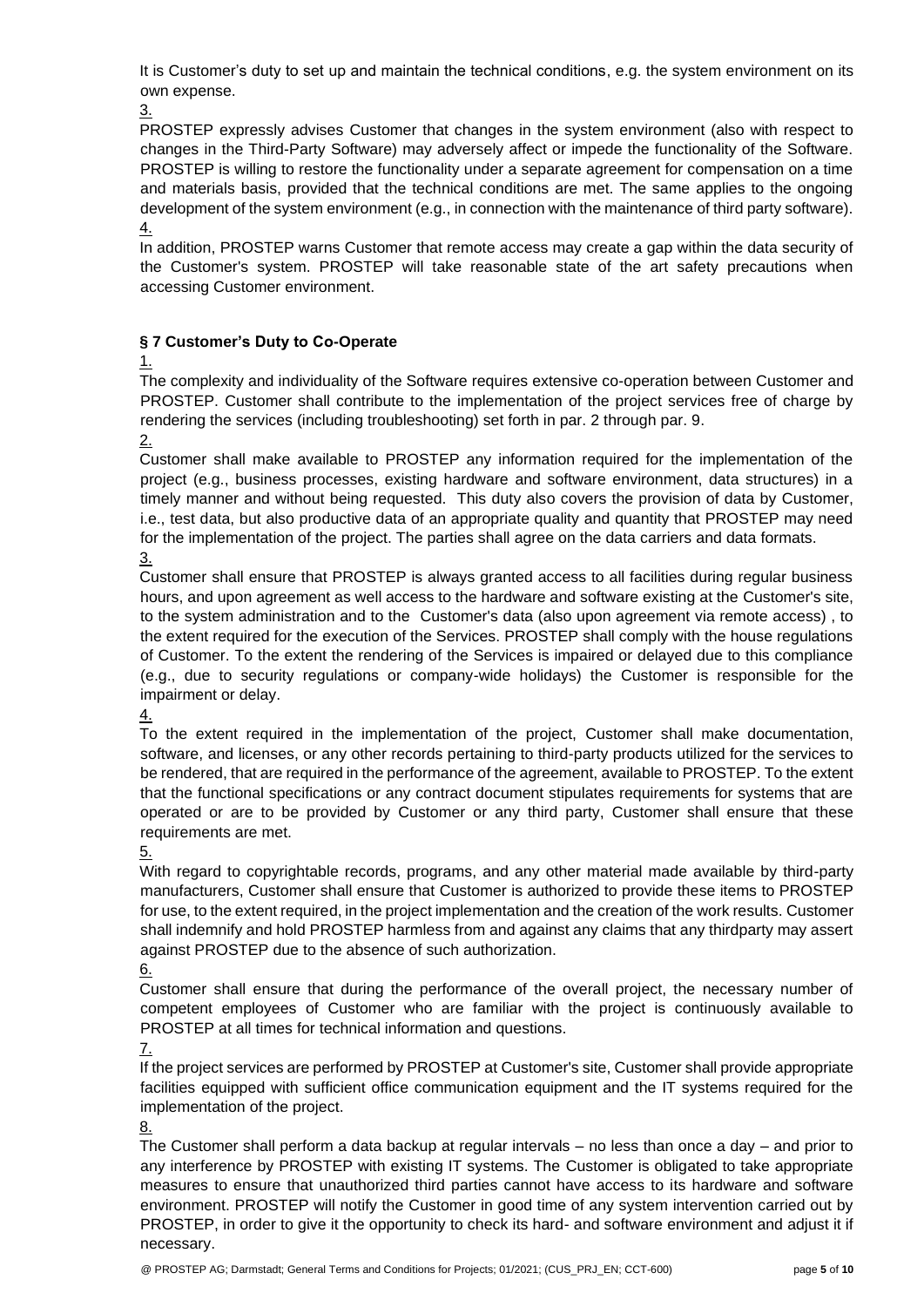Error analysis, processing and removal are only possible, if the appointed project managers and their deputies and appointed system administrators deliver qualified error messages, which shall always contain the following information:

- information about the software and hardware environment on the Customer site; status of the installation and respectively changes of the installation/configuration (if they are not known by PROSTEP). This may involve changes of systems which are integrated with the Software or might be called by the Software
- detailed error descriptions with the relevant error codes, and where required the problem files, configuration files, extracts of the job data base and others.

10.

9.

If Customer does not comply with its duty to co-operate in an orderly, proper form and in a timely manner, PROSTEP may invoice the resulting costs or the additional required effort at the rates that are valid at that time.

## **§ 8 Project Manager and Project Management Team**

1.

The designated project managers and if applicable their deputies form the project management team. They are the respective contact persons for the parties and are either authorized to make all decisions regarding the implementation of the project, or shall arrange for the necessary decisions to be made without delay. The parties shall inform each other in writing in case of a change of the designated contact persons. The project manager and his deputy are authorized to accept and issue project relevant statements on behalf of the Customer.

2.

To the extent that services are performed at Customer's site, PROSTEP has the exclusive right to issue directions to its employees. The employees do not become a part of Customer's business operations. Customer is not authorized to issue directions directly to individual project workers.

3.

The project management team shall jointly ensure the progress of the project. To this end, project meetings shall be held at regular intervals (in the absence of other provisions, no less than at a minimum of every four weeks) and the team members shall inform each other on a regular basis in accordance with established criteria (such as project status, agreed milestones, quality, perceivable trends, risks, and problems). The project managers or their deputies shall attend the project meetings and request other project workers to attend the meetings, to the extent that is expedient for the items discussed in the project meetings. In addition, either party may request a project meeting to be held at any time, if this appears to be beneficial to the implementation of the project.

4.

PROSTEP shall in accordance with par. 1 prepare minutes of any project meeting which it submits (in writing or by e-mail) to Customer. The minutes of the meeting shall become binding, unless Customer objects to them in writing, stating a reason, within five working days. The same applies to other minutes which were submitted (in writing or by e-mail) to Customer by PROSTEP.

## **§ 9 Acceptance**

1.

The acceptance of the documented work results and any other documentation to be supplied shall be granted at the time of transfer and is recorded in the acceptance report. The acceptance is deemed to have been granted if Customer does not object to the documentation of the work results or other documents within a period of five working days starting from the date of transfer. For functional specifications the rules set forth in § 2 apply.

2.

If, in the course of the project, Software is created or adapted (including under a Customizing Agreement), PROSTEP shall perform an operability test immediately upon completion of the Services, after the readiness for service has been announced. During this operability test, PROSTEP shall demonstrate the proper functioning. PROSTEP shall prepare an acceptance report on the operability test. If, during the operability test, no errors of error category 1 and 2 occur, Customer shall declare its acceptance of the supplies and services with its signature.

3.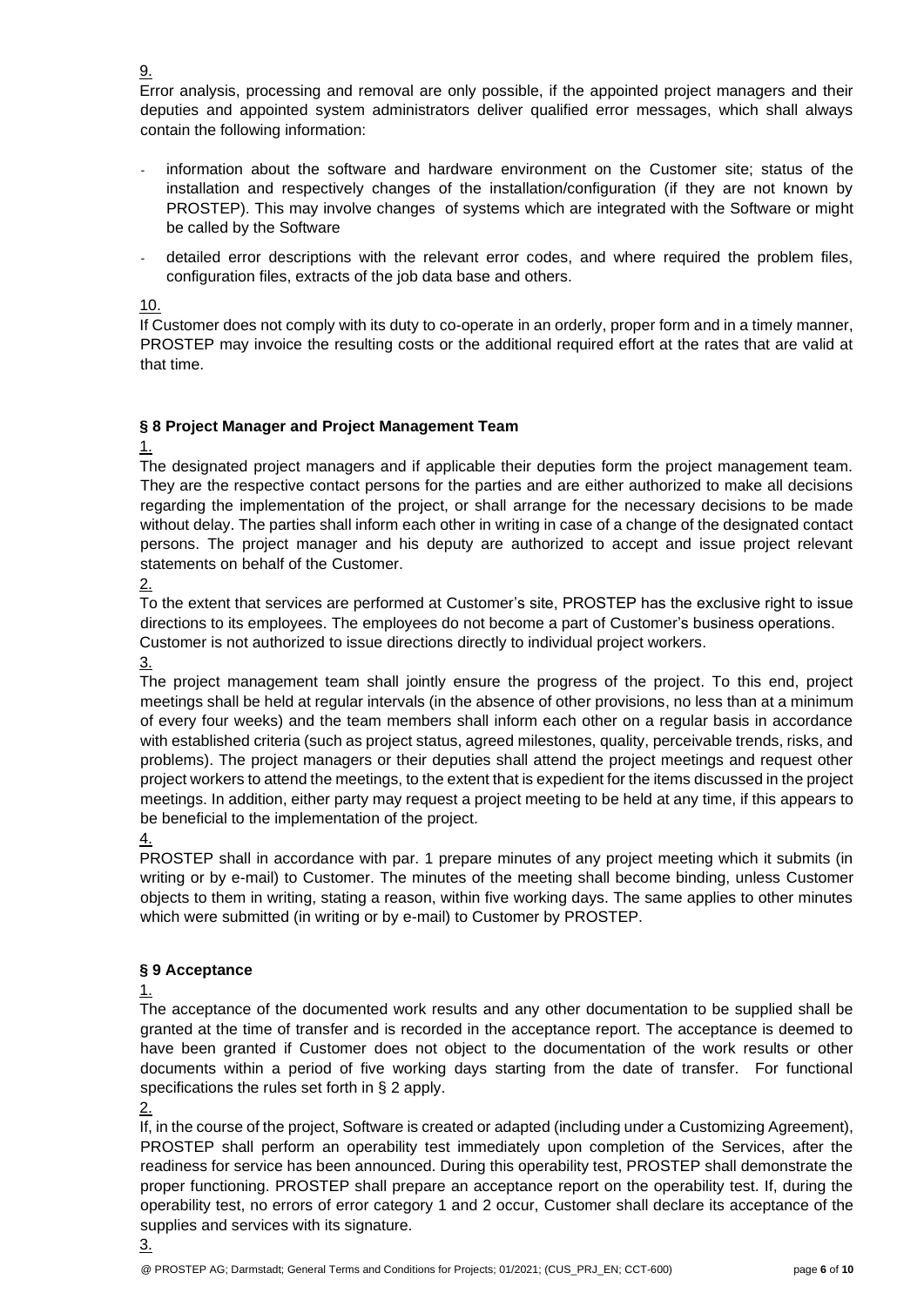Errors belonging to category 1 and 2 shall immediately be removed by PROSTEP, and upon completion, a new operability test shall be conducted. Category 3 errors shall be documented in the acceptance report and shall be removed in accordance with § 12. The claim for the removal of insignificant errors (that are category 4 errors which constrain the usability of the overall System only minor) does not exist. 4.

Errors will be categorized as follows:

### Category 1: Errors preventing operation:

Errors leading to repeated system crashes or not only momentary system downtime, data losses, data inconsistencies and thus prevent an economical usage of the overall System by Customer.

#### Category 2: Errors that substantially impair operations

Severe errors or severe discrepancies of the agreed functionality, which prevent the usage of the overall system or single system modules over a longer period significantly and thus result in a relevant not just short term limitation of the overall System's economical usage by the Customer and for which a reasonable workaround does not exist.

#### Category 3: Errors impairing operation with temporary workaround

Errors according to priority 2, with a temporary circumvention of the error by reasonable manual intervention or provisioning of a temporary software solution.

#### Category 4: Other errors

Errors which constrain the usability of the overall System not or just minor.

Different error categories may be defined in connection with the preparation of the functional requirements.

5.

If, for reasons attributable to Customer, it is impossible to perform the operability test on the established date, Customer shall, within ten working days, mutually agree with PROSTEP on a new date. If, for reasons attributable to Customer, this does not happen, within the ten working days period, the software is deemed to be accepted (implied acceptance).

6.

Customer shall be responsible for providing the appropriate data for the operability test. If Customer fails to comply with this duty, PROSTEP shall conduct the operability test with its own test data.

7.

An economically reasonable use of the software by Customer is deemed an acceptance (implied acceptance), provided, however, that no category 1 and 2 errors are reported within 15 working days after commissioning.

8.

PROSTEP may claim acceptance for individual project deliveries as listed in the functional specification, or if not explicitly listed in the specification for individual complete project deliveries. The limitation period for material defects and defects of title, which are identifiable during the acceptance process, shall begin to run upon acceptance of the individual project deliveries. For defects which are identifiable only by the collaboration of all project deliverable the limitation period shall run upon the final acceptance.

## **§ 10 Project Schedule; Default in Supplies and Services**

1.

The parties shall agree on a project schedule for the project.

2.

PROSTEP is unable to meet the agreed dates, unless Customer complies with any and all of its duty to co-operate. In the event of modifications and extensions and in the event of not sufficient co-operation, the mutually agreed dates may be delayed. In these cases and in other events for which PROSTEP is not responsible (e.g., force majeure, labor unrest, etc.) the dates for supplies and/or services shall be extended by the time of the disruption and by a reasonable period for resumption of the service. 3.

The start and end times specified in the project plan are displayed as continuous. Should there be an interruption within the timeframe for which the Customer is responsible, the Customer is obliged to pay PROSTEP 50% of the agreed day rate according to the PROSTEP price list for each full day of the interruption until the project is resumed.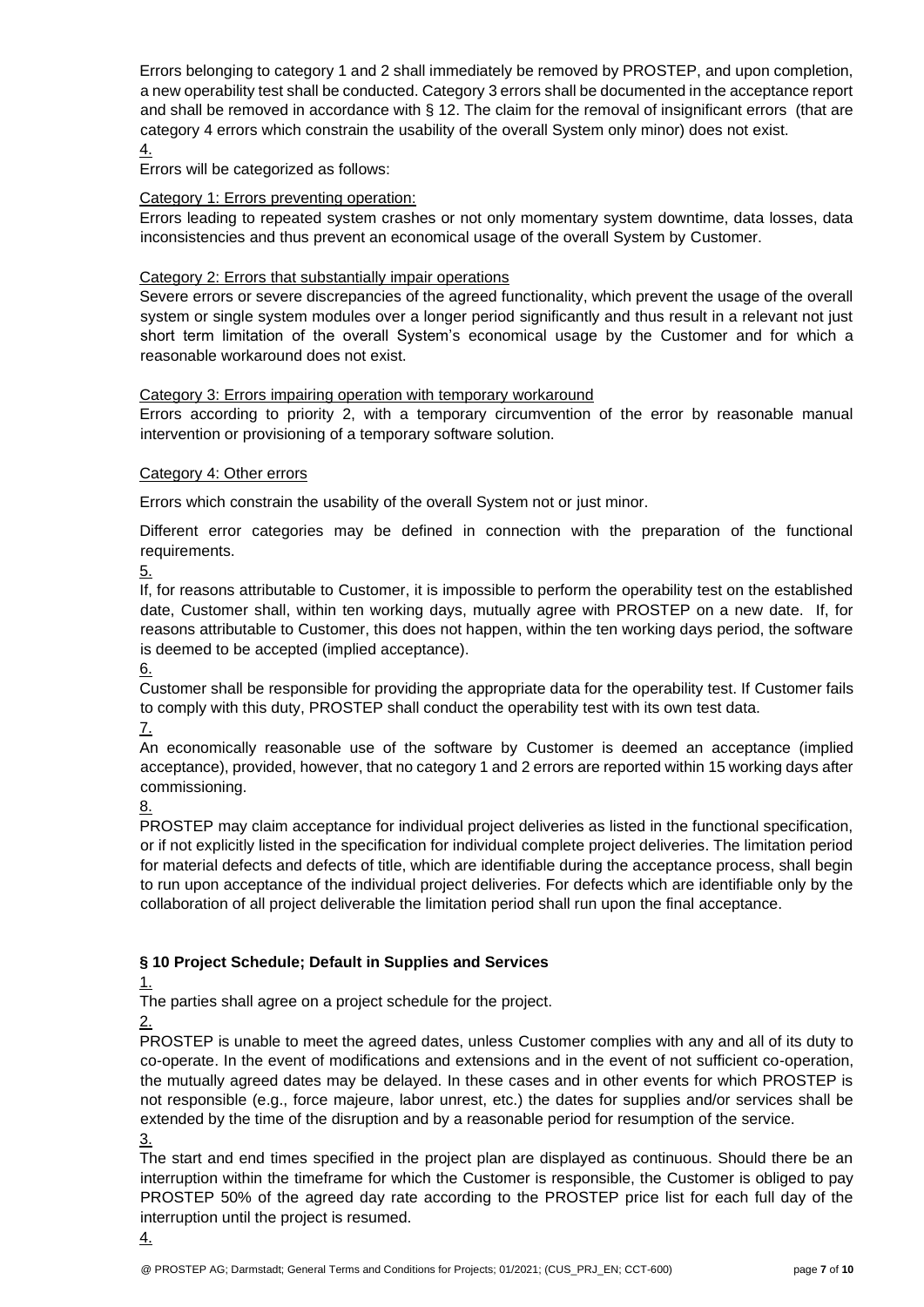If PROSTEP is in default, Customer shall initially grant a reasonable grace period in written form for the provisioning of supplies and services. Further claims may not be asserted unless this grace period has expired without the default being remedied. If Customer wishes to rescind the agreement upon ineffective expiration of the grace period set forth in writing or claim damages in lieu of the Services or a reimbursement of expenses, Customer shall announce this intention in the letter stipulating the grace period.

## **§ 11 Material Defects and Defects of Title**

#### 1.

PROSTEP shall initially perform its warranty obligations for material defects and defects of title by remediation. In the case of material defects, remediation shall mean, at the option of PROSTEP, the removal of the defect or the supply of an error-free program version or other error free work results. If the use of the Software, as contemplated in this Agreement, is restricted due to defects of title (e.g., because third parties claim rights in or to the Software), PROSTEP shall discharge its re-performance obligation by securing the use of the Software as contemplated in this Agreement, at the option of PROSTEP, by defending against or settling these rights or by the respective modification of the Software. PROSTEP may, in its discretion, directly handle the dispute against the third party in court or extra-judicially on behalf of Customer. In connection herewith, Customer shall assist PROSTEP free of charge to a reasonable extent.

#### 2.

Customer may terminate the contract upon the expiration of a reasonable time limit set by Customer in written form, which allows several attempts of remediation. Claims for damages and the reimbursement of expenses are governed by § 14. These are the exclusive remedies in case of material defects and defects of title.

3.

Due performance of warranty obligations by PROSTEP is, in case of material defects, subject to an immediate notice of defect by Customer in writing or by e-mail containing a detailed description of the defect according to § 9 par. 4. The report shall be made by the project manager or system administrator or his/her deputy. Customer shall co-operate with PROSTEP in the removal of the defect in accordance with § 7. In case of a defect of title, Customer shall immediately notify PROSTEP in writing about the claims to proprietary rights asserted by third parties against Customer and provide PROSTEP all relevant information and data.

#### 4.

PROSTEP shall assist Customer with trouble-shooting, including in such cases in which it has not been determined that the error exists in the supplies and services provided by PROSTEP. If, during the troubleshooting, it cannot be demonstrated that the errors that have occurred are due to the supplies and services provided by PROSTEP, PROSTEP shall invoice Customer for the expenses incurred on a time and materials basis. In connection herewith, PROSTEP draws Customer's attention to the fact that the system administrator must receive the relevant training.

## 5.

PROSTEP is not obligated to remove material defects and defects of title if the Software has been modified without the consent of PROSTEP, and Customer is unable to show that the material defect or defect of title is unrelated to this modification. The same applies if Customer itself makes customizing settings without obtaining the prior consent of PROSTEP. In addition, PROSTEP will not discharge any warranty obligations as long as Customer uses the Software in violation of the restrictions of use contained in the quotation or the Exhibit Services Provided and in § 4 hereof.

## 6.

The limitation period for material defects and defects of title is - except in case of intentional wrongdoing - one (1) year and shall begin to run upon shipment, unless otherwise provided in the Installation Certificate.

#### 7.

In case of defects of third party software or hardware which was provided by PROSTEP in the scope of this agreement, PROSTEP may on its option assign to Customer its claims against the supplier concerning this matter. In this case Customer shall only submit its claims against PROSTEP after the ineffective - if needed in court – handling of the dispute against the third party.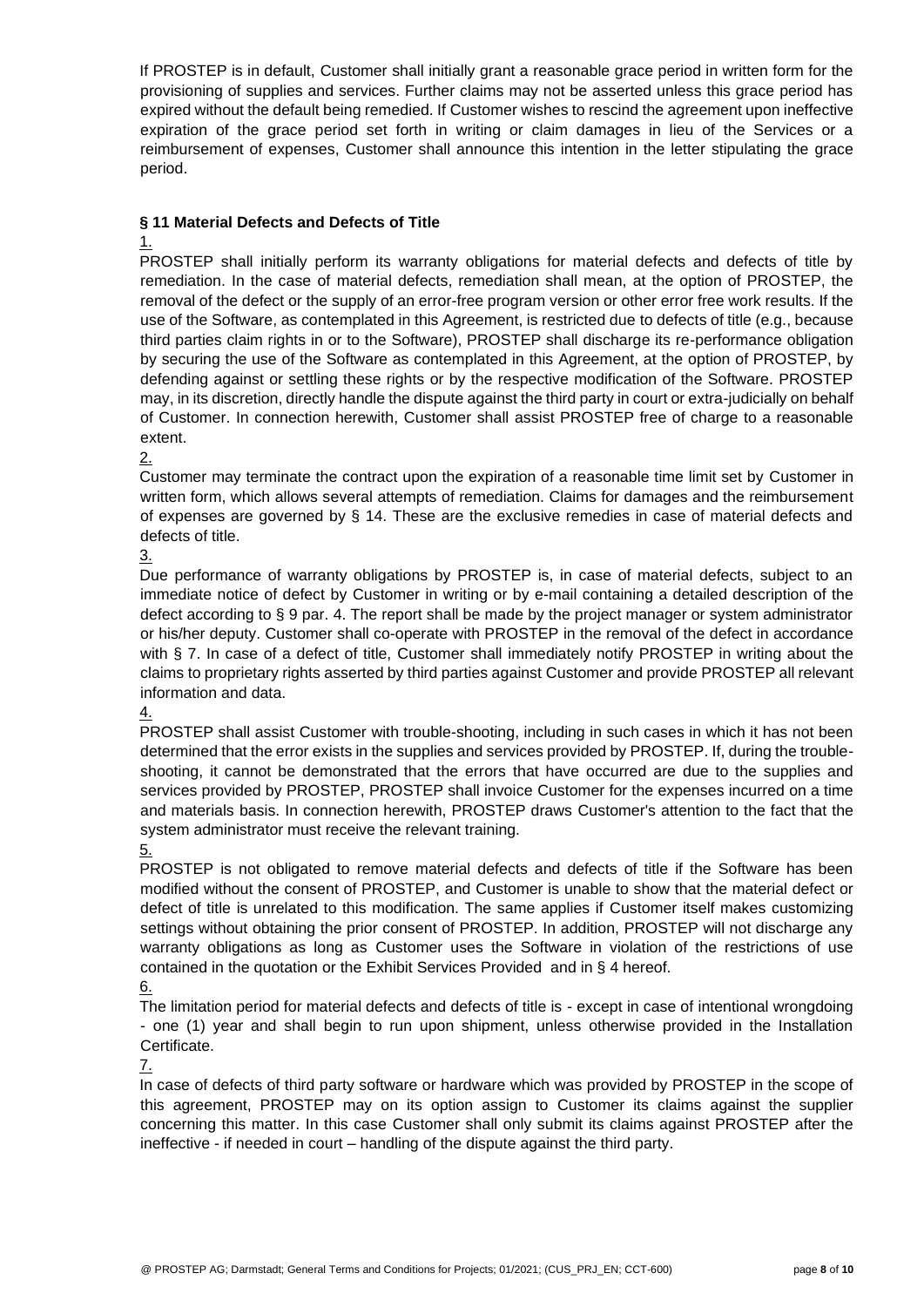## **§ 12 Liability**

1.

PROSTEP shall be liable without any limitation in the case of personal injuries as well as in other cases in which an unlimited liability is prescribed by law (e.g. in accordance with the German Product Liability Law, in cases of intent or gross negligence, and injury to life, body, or health).

2.

In cases of slight negligence, the liability of PROSTEP shall be limited to foreseeable damages that are typical for the contract, including consequential damages, with a limitation to the maximum amount of €500,000.00 per case of damage, however, up to a maximum amount of €2,000,000.00 for all damages within one contractual year. . In the event of a slightly negligent breach of essential contractual obligations, liability is limited to the foreseeable damage typical of the contract.

3.

PROSTEP shall be liable for losses of data and information (except in cases of intentional acts) only if the Customer has performed system tests and data backups at regular intervals (at least once per day) and only if the data is reproducible from databases available in machine-readable form using reasonable efforts.

## **§ 13 Confidentiality and Data Protection**

1.

The contracting parties shall undertake to treat as confidential all information, records, and data that they gain knowledge of in the course of providing the contractual services and not to make them available to third parties unless that is covered by the purpose of the contract. The Customer shall ensure by means of appropriate measures that third parties do not have access to the contractual software that is or to other records of PROSTEP. The contracting parties shall make their employees aware of the obligation to maintain confidentiality. PROSTEP shall be permitted to use know-how obtained during the performance of the contract for their business operations, particularly for the further development of the software, and thereby further develop any general techniques and concepts created in the course of this. 2.

PROSTEP and the Customer shall observe the provisions of the data protection law. PROSTEP shall process the data of the Customer electronically and shall observe the provisions of the data protection law. However, the Customer shall be responsible for protecting personal data before the commencement of the service provision in a way that unintentional access (i.e. access that is not required for the performance of the contract) by PROSTEP will not be possible. In other respects, it shall be the Customer's task to obtain the consent of the relevant employees, Customers, and business partners of the Customer as well as other persons concerned that are required under the data protection law. The Customer shall indemnify PROSTEP against all claims that these persons could assert against PROSTEP on the basis of the non-compliance with these obligations. This shall also apply to the possibility of accessing databases on site or via remote data transmission. 3.

The obligations to maintain confidentiality shall continue to apply during a period of five years after the termination of the contract.

# **§ 14 Termination**

Each termination must be in writing to be effective. A termination for cause shall be threatened in writing, granting a reasonable period in which the reason for termination is to be removed, unless this may not be reasonably expected of the non-defaulting party in this instance. Cause for termination shall exist, but is not limited to the following events:

- violation of Customer's duties to co-operate
- Customer is in default with its payments for more than 6 weeks;
- the institution of insolvency proceedings against the assets of either party, or if their institution is declined for lack of assets.

# **§ 15 Jurisdiction and Applicable Law; final Provisions**

1.

@ PROSTEP AG; Darmstadt; General Terms and Conditions for Projects; 01/2021; (CUS\_PRJ\_EN; CCT-600) page **9** of **10** The place of performance shall be the principal office of PROSTEP. The place of jurisdiction regarding all disputes concerning the contractual relationship shall be the principal office of PROSTEP, provided that the Customer is a businessperson, a legal person under public law or a special fund under public law.